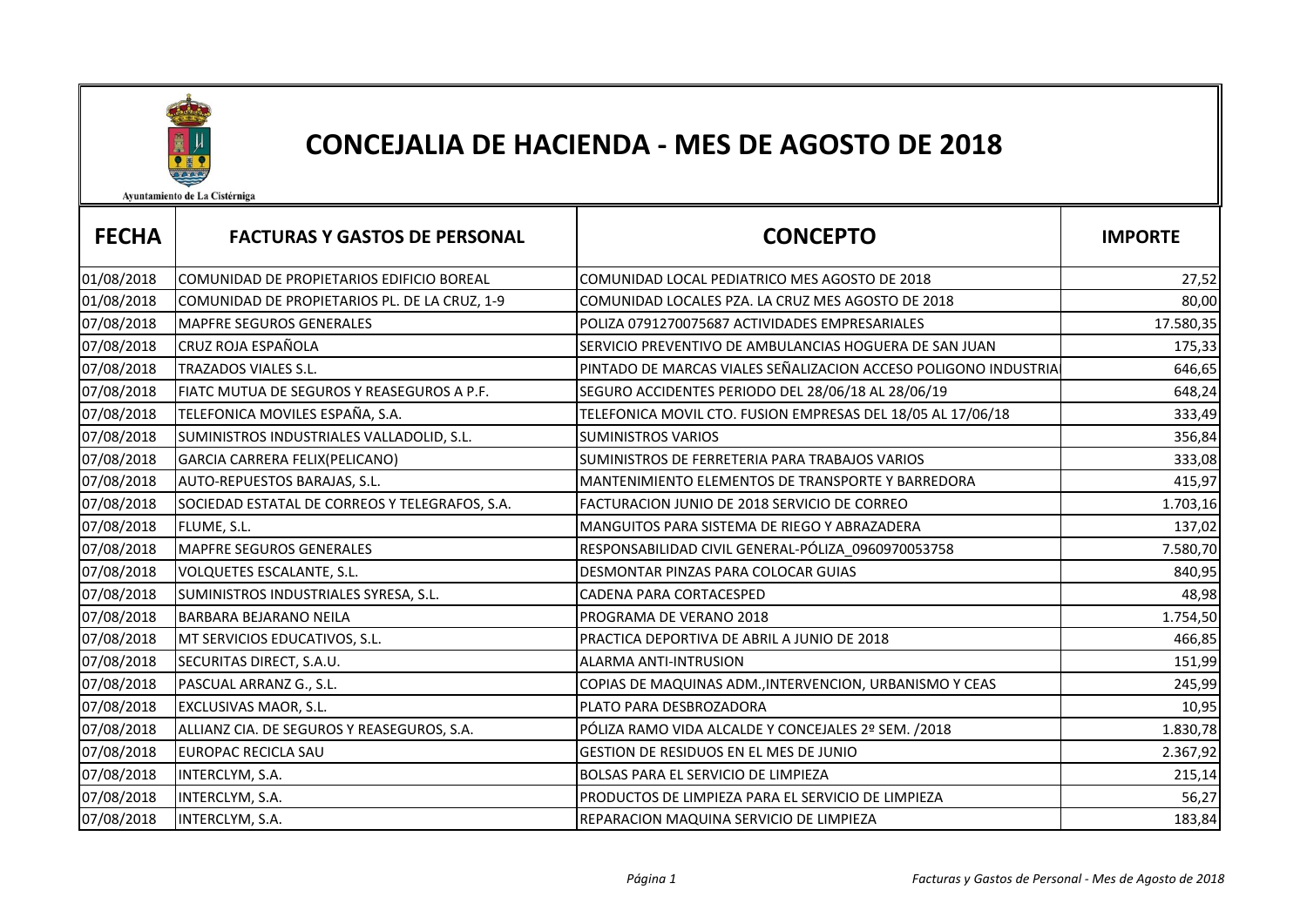| 07/08/2018 | CARPINTERIA J. TORICES, S.L.                  | 2 SACOS DE CUÑAS PARA TALANQUERAS                                | 203,28    |
|------------|-----------------------------------------------|------------------------------------------------------------------|-----------|
| 07/08/2018 | COMERCIAL DE FUNDICION VALLISOLETANA          | SUMINISTROS VARIOS FIESTAS DEL CARMEN.                           | 246,32    |
| 08/08/2018 | REGULARIZACIÓN TASAS E IMPUESTOS              | DEVOLUCION IVTM 2018- DADO DE BAJA AÑO 2017                      | 45,67     |
| 08/08/2018 | M. CARMEN FERNANDEZ RUIZ                      | GASTOS ASISTENCIA CIRCUITOS ESCENICOS EN TORDESILLAS             | 13,68     |
| 08/08/2018 | REGULARIZACIÓN TASAS E IMPUESTOS              | INTERESES DE DEMORA DEVOLUCION RECIBO IVTM 2018                  | 0,45      |
| 09/08/2018 | REGULARIZACIÓN TASAS E IMPUESTOS              | DEVOLUCION 3º Y 4º TRIM/2018 POR BAJA DEFINITIVA VEHICULO        | 22,84     |
| 10/08/2018 | BENEFICIARIOS/AS BONOBUS                      | 9 RECARGAS BONOBUS MES DE AGOSTO DE 2018                         | 67,50     |
| 13/08/2018 | <b>BANCO BILBAO VIZCAYA</b>                   | AMORTIZACION E INTERESES PRESTAMO                                | 14.476,04 |
| 13/08/2018 | REGULARIZACIÓN TASAS E IMPUESTOS              | DEVOLUCION 3º Y 4º TRIM/2018 POR BAJA DEFINITIVA VEHICULO        | 99,36     |
| 13/08/2018 | TRAZADOS VIALES S.L.                          | SEÑAL DE ESTACIONAMIENTO PROHIBIDO CON POSTE                     | 98,31     |
| 13/08/2018 | PRIM, SL                                      | ACTUACION GRUPO LA HUELLA EL 16/07/2018 FIESTASPATRONALES        | 5.445,00  |
| 13/08/2018 | <b>SEGUROS BILBAO</b>                         | SEGURO SUSPENSION ACTUACIONES POR FENOMENOS ATMOSFÉRICOS FIES    | 1.548,28  |
| 13/08/2018 | <b>BLAPE RENTA, S.L.</b>                      | ALQUILER DE VALLAS TROFEO ESCUELAS DE CICLISMO. BLAPE RENTA, SL- | 232,32    |
| 13/08/2018 | IMPACTO MUSICAL, S.L.                         | ACTUACION DE LA ORQUESTA LA MUNDIAL EL DIA 14 DE JULIO 2018      | 15.730,00 |
| 13/08/2018 | <b>SANTI EVENTOS</b>                          | BAÑOS PORTÁTILES FIESTAS DEL CARMEN 2018                         | 5.916,90  |
| 13/08/2018 | FLUME, S.L.                                   | TAPON ROSCA MACHO                                                | 0,57      |
| 13/08/2018 | ENDESA ENERGIA, S.A.U.                        | SUMINISTRO GAS FRONTON 21/06/2018 A 18/07/20108                  | 86,97     |
| 13/08/2018 | ENDESA ENERGIA, S.A.U.                        | GAS CONSULTORIO MEDICO DEN 21/06/2018 A 18/07/2018               | 126,90    |
| 13/08/2018 | ENDESA ENERGIA, S.A.U.                        | GAS DE 21/06/2018 A 18/07/2018 EN CASA DE CULTURA                | 113,52    |
| 13/08/2018 | ENDESA ENERGIA, S.A.U.                        | GAS PLAZA MAYOR DE 21/06/2018 A 18/07/2018                       | 86,97     |
| 13/08/2018 | ENDESA ENERGIA, S.A.U.                        | GAS VESTUARIOS CAMPO DE FUTBOL DE 21/06/2018 A 18/07/2018        | 114,61    |
| 13/08/2018 | DISCOMTES VALLADOLID, S.L.                    | SUMINISTRO GASOIL EN NAVE MUNICIPAL                              | 1.204,68  |
| 13/08/2018 | CRUZ ROJA ESPAÑOLA                            | COBERTURA PREVENTIVA DURANTE LOS FUEGOS ARTIFICILES              | 116,89    |
| 13/08/2018 | ARROYO, S.A.                                  | REVISION ANUAL DACIA                                             | 146,30    |
| 13/08/2018 | JUAN LUIS PEREZ BENITO                        | DISCO DURO EXTERNO TOSHIBA 2.5                                   | 59,96     |
| 13/08/2018 | DELEGACION DE HACIENDA                        | RETENCION NOMINA JULIO 2018/EMPELADO/A                           | 110,43    |
| 16/08/2018 | BANCO CAJA ESPAÑA                             | AMORTIZACION E INTERESES PRESTAMO                                | 6.935,36  |
| 16/08/2018 | <b>BANCO BILBAO VIZCAYA</b>                   | COMISION LIQUIDACION REMESA ADEUDOS                              | 0,39      |
| 16/08/2018 | <b>BANCO BILBAO VIZCAYA</b>                   | COMISION LIQUIDACION REMESA ADEUDOS                              | 25,94     |
| 16/08/2018 | BANCO CAJA ESPAÑA                             | <b>COMISION PRESENTACION PROCESO</b>                             | 0,81      |
| 16/08/2018 | CAIXABANK, S.A.                               | EXPTE 866: COMISIONES IVA. - CARGADO EN CUENTA 04/08/2018        | 1,33      |
| 16/08/2018 | ECOVALLADOLID ELECTRONICA 1, S.A.L            | ADQUISICION CLIMATIZADOR PARA DESPACHO REGISTRO CIVIL            | 114,00    |
| 17/08/2018 | DTS DISTRIBUIDORA DE TELEVISION DIGITAL, S.A. | MENSUALIDAD CENTRO JUBILADOS JULIO DE 2018                       | 305,25    |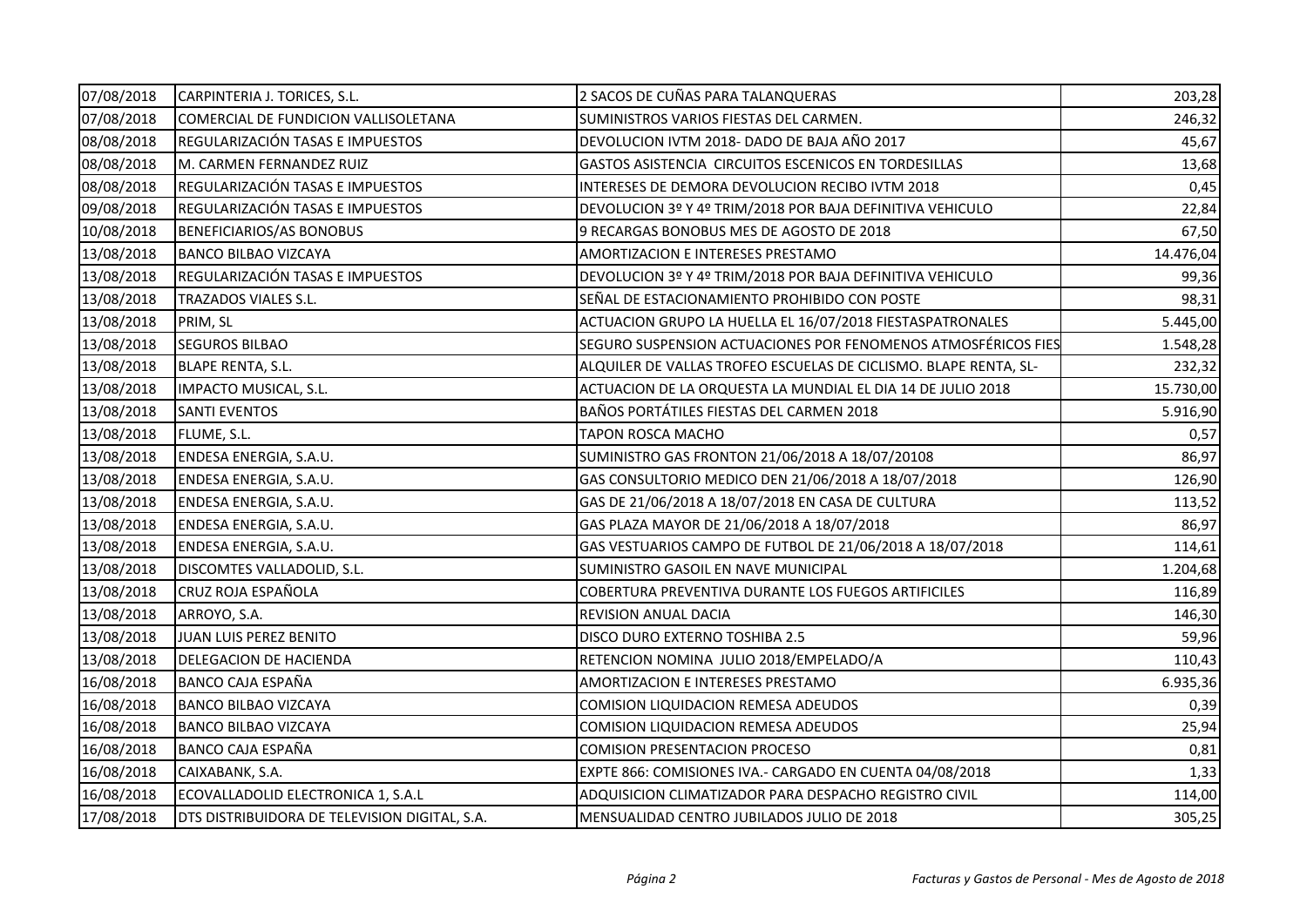| 17/08/2018 | DTS DISTRIBUIDORA DE TELEVISION DIGITAL, S.A. | MENSUALIDAD AGOSTO 2018 CENTRO SOCIAL POLIVALENTE          | 305,25    |
|------------|-----------------------------------------------|------------------------------------------------------------|-----------|
| 17/08/2018 | DIPUTACION PROVINCIAL DE VALLADOLID           | AMORTIZACION PRESTAMOS                                     | 10.091,81 |
| 20/08/2018 | BANCO CAJA ESPAÑA                             | <b>COMISION PRESENTACION PROCESO</b>                       | 0,81      |
| 20/08/2018 | <b>BRICOLAJE BRICOMAN</b>                     | CARTELES VIDEO VIGILANCIA POLIDEPORTIVO                    | 28,80     |
| 21/08/2018 | DIPUTACION PROVINCIAL DE VALLADOLID           | COMPENSACION ECONOMICA POR INGRESOS EN EJECUTIVA           | 21.998,11 |
| 22/08/2018 | BANCO CAJA ESPAÑA                             | AMORTIZACION PRESTAMO NUMERO 2108-4364-30-0533537912       | 1.377,58  |
| 22/08/2018 | <b>GENERALI SEGUROS Y REASEGUROS</b>          | CARGO RECIBO SEGURO QUE NO CORRESPONDE AL AYUNTAMIENTO     | 116,30    |
| 22/08/2018 | BANCO CAJA ESPAÑA                             | COMISION TRANSFERENCIAS REALIZADAS EL DIA 22/08/2018       | 22,50     |
| 22/08/2018 | REGULARIZACIÓN TASAS E IMPUESTOS              | DEVOLUCION 2º-3º-4º TRIM/2017 POR BAJA DEFINITIVA VEHICULO | 34,25     |
| 22/08/2018 | REGULARIZACIÓN TASAS E IMPUESTOS              | DEVOLUCION 3º Y 4º TRIM/2017 IAE POR CESE EN LA ACTIVIDAD  | 105,43    |
| 22/08/2018 | REGULARIZACIÓN TASAS E IMPUESTOS              | DEVOLUCION 4º TRIM/2017 IAE EPOR CESE DE LA ACTIVIDAD      | 108,26    |
| 22/08/2018 | REGULARIZACIÓN TASAS E IMPUESTOS              | DEVOLUCION 4º TRIM/2018 POR BAJA DEFINITIVA VEHICULO       | 1,48      |
| 22/08/2018 | REGULARIZACIÓN TASAS E IMPUESTOS              | DEVOLUCION 4º TRIM/2018 IVTM BAJA DEFINITIVA DEL VEHICULO  | 24,10     |
| 22/08/2018 | REGULARIZACIÓN TASAS E IMPUESTOS              | DEVOLUCION 4º TRIM/2018 IVTM POR BAJA DEFINITIVA           | 62,37     |
| 22/08/2018 | REGULARIZACIÓN TASAS E IMPUESTOS              | DEVOLUCION 4º TRIM/2018 POR BAJA DEFINITIVA VEHICULO       | 11,42     |
| 22/08/2018 | REGULARIZACIÓN TASAS E IMPUESTOS              | DEVOLUCION 4º TRIM/2018 POR BAJA DEFINITIVA VEHICULO       | 11,42     |
| 22/08/2018 | REGULARIZACIÓN TASAS E IMPUESTOS              | DEVOLUCION 4º TRIM/2018 POR BAJA DEFINITIVA VEHICULO       | 24,10     |
| 22/08/2018 | REGULARIZACIÓN TASAS E IMPUESTOS              | DEVOLUCION 4º TRIM/2018 POR BAJA DEFINITIVA VEHICULO       | 11,42     |
| 22/08/2018 | REGULARIZACIÓN TASAS E IMPUESTOS              | DEVOLUCION 4º TRIM/2018 POR BAJA DEFINITIVA VEHICULO       | 11,42     |
| 22/08/2018 | REGULARIZACIÓN TASAS E IMPUESTOS              | DEVOLUCION 4º TRIM/2018 POR BAJA DEFINITIVA VEHICULO       | 24,10     |
| 22/08/2018 | REGULARIZACIÓN TASAS E IMPUESTOS              | DEVOLUCION RECAUDACION EJECUTIVA                           | 7,39      |
| 22/08/2018 | REGULARIZACIÓN TASAS E IMPUESTOS              | DEVOLUCION RECAUDACION EJECUTIVA                           | 7,39      |
| 22/08/2018 | SERVILUX, S.L                                 | SUMINISTRO DE GRUPOS ELECTROGENOS EN ALGUILER              | 1.331,97  |
| 22/08/2018 | ENDESA ENERGIA, S.A.U.                        | GAS COLEGIO J. DIAZ DEL 21/06 AL 23/07 DE 2018             | 103,08    |
| 22/08/2018 | ANA BELEN RODRIGUEZ BUSTOS                    | LIMPIEZA CHALECOS VOLUNTARIOS DIA DE LA BICI               | 9,90      |
| 22/08/2018 | PASCUAL ARRANZ G., S.L.                       | DOS TONER PARA IMPRESORA DE VIGILANTES MUNICIPALES         | 160,78    |
| 22/08/2018 | CONSTRUCCIONES Y CONTRATAS, S.A.              | MANTENIMIENTO DE LA RED DE SANEAMIENTO JULIO/18            | 420,55    |
| 22/08/2018 | FRANYAL, S.L.                                 | LIMPIEZA Y DESBROCE DEL SECTOR 14                          | 2.286,90  |
| 22/08/2018 | FRANYAL, S.L.                                 | MANTENIMIENTO SECTOR 3 Y 4 MES DE JULIO                    | 2.096,93  |
| 22/08/2018 | <b>SCHINDLER</b>                              | MANTENIMIENTO ASCENSOR CASA DE CULTURA JULIO/18            | 230,20    |
| 22/08/2018 | <b>SCHINDLER</b>                              | MANTENIMIENTO ASCENSOR C.S. L POLIVALENTE JULIO 2018       | 73,60     |
| 22/08/2018 | AUTO-REPUESTOS BARAJAS, S.L.                  | SUMINISTROS MANTEN. ELEMENTOS DE TRANSPORTE Y MAQUINAS     | 422,34    |
| 22/08/2018 | <b>AUVASA</b>                                 | SUBVENCIÓN A LA EXPLOTACIÓN AGOSTO DE 2018                 | 21.446,53 |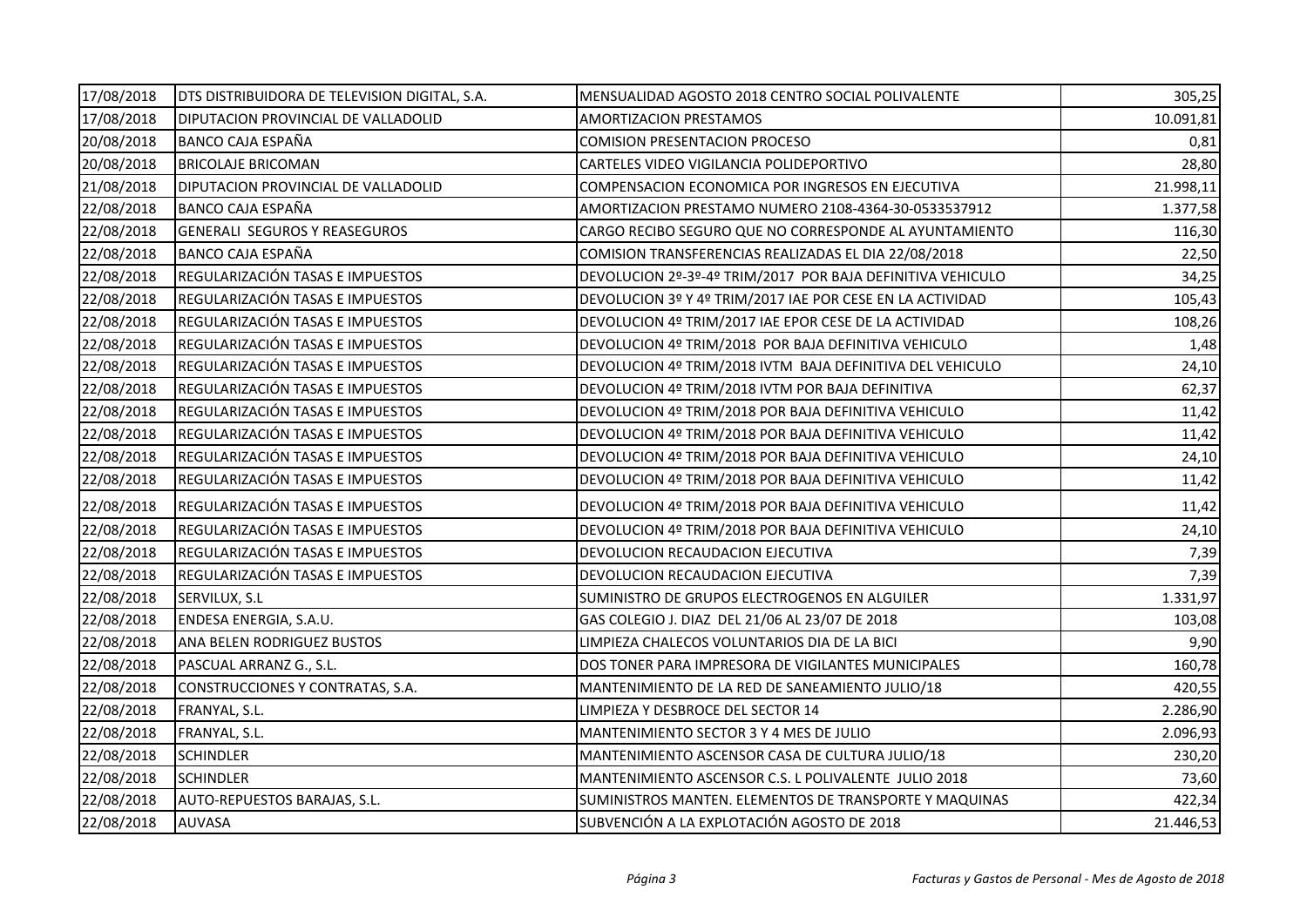| 22/08/2018 | EGES-BPM, S.L.                         | EXPEDIENTES SANCIONADORES DEL 1 AL 30 DE ABRIL DE 2018         | 101,64    |
|------------|----------------------------------------|----------------------------------------------------------------|-----------|
| 22/08/2018 | EL NORTE DE CASTILLA, S.A.             | CAMPAÑA PUBLICIDAD FIESTAS PATRONALES 2018                     | 847,00    |
| 22/08/2018 | RED ESPAÑOLA DE SERVICIOS RESSA        | GASOLINA SIN PLOMO PARA VEHICULOS Y MAQUINAS JARDINES          | 337,41    |
| 22/08/2018 | IBERDROLA CLIENTES S.A.U.              | ELECTRICIDAD VARIOS PUNTOS DEL 17/06 AL 26/07 DE 2018          | 18.303,80 |
| 22/08/2018 | PASCUAL ARRANZ G., S.L.                | DISCO DURO PARA SERVIDOR                                       | 519,09    |
| 22/08/2018 | MEGADIVER SCIOEDUCATIVA, S.L.          | GESTIÓN ESCUELA INF. MUN. G. FUERTES JULIO 2018                | 6.495,20  |
| 22/08/2018 | ALEJOP OCIO SLU                        | ALQUILER DE 6 ATRACCIONES EN LA CISTERNIGA EL DIA 15 DE JULIO  | 1.331,00  |
| 22/08/2018 | EGES-BPM, S.L.                         | EXPEDIENTES SANCIONADORES DEL 1 AL 31 DE JULIO DE 2018         | 2.193,49  |
| 22/08/2018 | NUEVO DIARIO DE VALLADOLID S.A.U.      | PUBLICIDAD FIESTAS DEL CARMEN 2018 EN PRENSA                   | 919,60    |
| 22/08/2018 | AUTOINYECCION VICENTE S.A.             | REPARACION VEHICULO 2288FPK                                    | 989,79    |
| 22/08/2018 | TRAZADOS VIALES S.L.                   | POSTES GALVANIZADOS PARA SEÑALES Y PARA CARTEL EN P.I. LA MORA | 196,31    |
| 22/08/2018 | DIAZO PLOTTER SUMINISTROS., S.L.       | PUBLICIDAD Y PREMIOS SABOREA LA CISTERNIGA 2018.               | 540,65    |
| 22/08/2018 | JOSE ALBERTO PARRADO RIÑON             | ATUACION SHAMBALA FIESTAS DEL CARMEN 2018                      | 3.025,00  |
| 22/08/2018 | VESTUARIO PROFESIONAL WORK MEN S.L.L.  | VESTUARIO Y EPIS PERSONAL DE SERVICIOS.                        | 152,61    |
| 22/08/2018 | INSIGNA UNIFORMES S.L.                 | <b>CHALECO ANTIBALAS</b>                                       | 598,95    |
| 22/08/2018 | EL MUNDO, UNIDAD EDITORIAL, S.A.       | SUSCRIPCION AYUNTAMIENTO DE 27/05/18-26/08/18                  | 82,88     |
| 22/08/2018 | EL MUNDO, UNIDAD EDITORIAL, S.A.       | SUSCRIPCION CENTRO POLIVALENTE DE 22/02 A 21/05 DE 2018        | 148,69    |
| 22/08/2018 | EL MUNDO, UNIDAD EDITORIAL, S.A.       | SUSCRIPCION EL MUNDO C.S. POLIVALENTE DE 22/05/18-21/08/18     | 129,68    |
| 22/08/2018 | <b>DECORACION MORALES HOGAR S.L.</b>   | ARREGLO ESTORES AYUNTAMIENTO                                   | 84,70     |
| 22/08/2018 | TAUROTORMES, ENCIERROS A CABALLO, S/N  | SERVICIOS PRESTADOS EN FIESTAS NTRA. SRA. DEL CARMEN 2018      | 29.290,00 |
| 22/08/2018 | ALEJOP OCIO SLU                        | ANIMACION EN LA CISTERNIGA EL DIA 8 DE JULIO                   | 423,50    |
| 22/08/2018 | NUEVOS CLASTOS, S.L.                   | BARREDORA PARA FIESTAS NUESTRA SRA. DEL CARMEN 2018            | 2.807,20  |
| 22/08/2018 | ANA BELEN RODRIGUEZ BUSTOS             | LIMPIEZA DE ALFOMBRA POLIDEPORTIVO                             | 18,76     |
| 22/08/2018 | GESTECOPY, S.L.                        | TONER AMARILLO MAGENTA Y CYAN PARA CASA CONSISTORIAL           | 961,95    |
| 22/08/2018 | SERVILUX, S.L                          | TRABAJOS EN GRUPO ELECTRÓGENO COLEGIO PUBLICO                  | 1.231,82  |
| 22/08/2018 | FRANYAL, S.L.                          | LIMPIEZA Y DESBROCE DEL SECTOR 6                               | 4.192,65  |
| 22/08/2018 | TECNICAS DE AHORRO ENERGETICO, S.L.    | MANTENIMIENTO CALEFACCION, CLIMATIZACION                       | 726,00    |
| 22/08/2018 | DISTRIBUCIONES FROIZ, S.A.             | PRODUCTOS DE LIMPIEZA Y PREMIOS CONCURSO DE DISFRACES          | 539,29    |
| 22/08/2018 | EL NORTE DE CASTILLA, S.A.             | PUBLICIDAD EL NORTE DE CASTILLA.                               | 181,50    |
| 22/08/2018 | MANCOMUNIDAD PINODUERO                 | <b>CUOTA ORDINARIA MES DE AGOSTO</b>                           | 19.695,00 |
| 22/08/2018 | BENILDE APARICIO SAN JUAN              | SUMINISTROS VARIOS (LLAVES, CANDADOS, TIRAFONDOS)              | 137,29    |
| 22/08/2018 | INTERCLYM, S.A.                        | BOLSAS ESCOBIJOS Y CEPILLO BARRENDERO, SERVICIOS.              | 646,62    |
| 22/08/2018 | QUIMICA INDUSTRIAL MEDITERRANEA S.L.U. | DESENGRASEANTE DE MANOS TALLER DEL POLIGONO                    | 278,30    |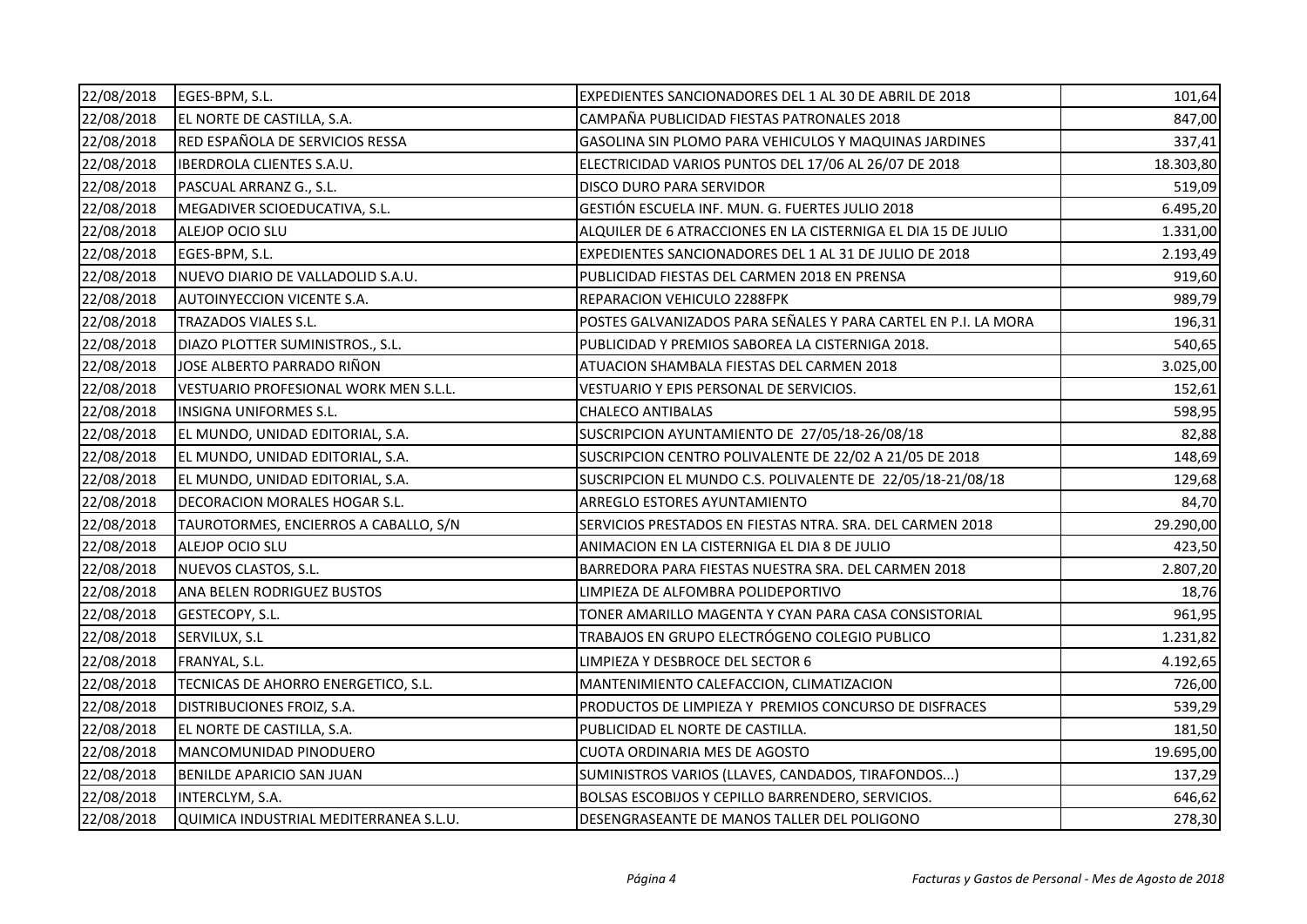| 22/08/2018 | SEG.IND., MEDIO AMBIENTE Y CALIDAD, S.L. | 2ª INSPECCION DE LA INSTALACION BAJA TENSION VESTUARIO-CAMPO DE FI | 601,19    |
|------------|------------------------------------------|--------------------------------------------------------------------|-----------|
| 22/08/2018 | TECNOHIDRAULICA VALLADOLID, S.L.L.       | REPARACION BOMBA DE PERFORACION POLIGONO LA MORA                   | 1.782,45  |
| 22/08/2018 | TECNICAS DE AHORRO ENERGETICO, S.L.      | LIMPIEZA DE CALDERA CASA DE TEATRO                                 | 72,60     |
| 22/08/2018 | ROSARIO SAN JOSE FERNANDEZ               | OBSEQUIOS PARTICIPANTES CONCURSO DE HUEVO Y DISFRACES              | 276,00    |
| 22/08/2018 | REGULARIZACIÓN NÓMINAS                   | NOMINA AGOSTO PAGADA DE MAS A DESCONTAR EN SEPTIEMBRE              | 35,72     |
| 22/08/2018 | NOMINAS CONCEJALES Y ALCALDE             | NOMINAS CONCEJALESY ALCALDE MES DE AGOSTO                          | 3.956,41  |
| 22/08/2018 | NOMINAS FUNCIONARIOS                     | NOMINAS FUNCINARIOS DEL MES DE AGOSTO                              | 28.857,74 |
| 22/08/2018 | <b>NOMINAS LABORALES</b>                 | NOMINAS PERSONAL LABORAL MES DE AGOSTO                             | 84.992,03 |
| 22/08/2018 | <b>NOMINAS LABORALES</b>                 | PAGO S.S. NOMINAS DE LABORALES MES DE AGOSTO                       | 2.345,88  |
| 24/08/2018 | NOMINAS E INDEMNIZACIONES CONCEJALES     | ASISTENCIA A PLENOS Y COMISIONES JULIO Y AGOSTO/18                 | 2.500,96  |
| 24/08/2018 | <b>INES ARRIBAS DEL HOYO</b>             | GASTOS ASIENTO DE PRESENTACION REGISTRO DE LA PROPIEDAD            | 198,36    |
| 27/08/2018 | CLUB DEPORTIVO BASKET LA CISTERNIGA      | ABONO 20% SUBVENCION CONVENIO 2017/2018                            | 840,00    |
| 27/08/2018 | DELEGACION DE HACIENDA                   | RETENCION NOMINA MES DE AGOSTO DE 2018 - EMPLEADO/A                | 116,73    |
| 28/08/2018 | BANCO CAJA ESPAÑA                        | COMISION CUOTAS SINDICALES MES DE AGOSTO DE 2018                   | 2,50      |
| 28/08/2018 | SECCION SINDICAL SEPPME DE VALLADOLID    | CUOTAS SINDICALES VIGILANTES MUNICIPALES AGOSTO/2018               | 42,00     |
| 29/08/2018 | ANGEL APARICIO TARRADO                   | CAMBIO CARPINTERIA CON ALUMINIO EN COLOR BLANCO                    | 9.750,00  |
| 30/08/2018 | CAIXABANK, S.A.                          | COMISION TRANSFERENCIA POR TRASPASO DE FONDOS                      | 43,60     |
| 30/08/2018 | CADIELSA, S.L.                           | SUMINISTROS PARA MANTENIMIENTO DE LA ILUMINACIÓN PUBLICA           | 65,82     |
| 30/08/2018 | TELEFONICA DE ESPAÑA, S,A,               | FACTURACION TELEFONICA FIJA VARIABLE                               | 16,65     |
| 30/08/2018 | EUROPAC RECICLA SAU                      | GESTION RESIDUOS JULIO DE 2018 PUNTO LIMPIO                        | 536,46    |
| 30/08/2018 | <b>EUROPAC RECICLA SAU</b>               | ALQUILER CONTENEDORES Y GEST. RESIDUOS PUNTO LIMPIO JULIO/18       | 415,54    |
| 30/08/2018 | INTERCLYM, S.A.                          | REPARACION MAQUINA LIMPIEZA COLEGIO F.C. LOMAS                     | 62,71     |
| 30/08/2018 | VESTUARIO PROFESIONAL WORK MEN S.L.L.    | <b>VESTUARIO TRABAJADORES</b>                                      | 218,31    |
| 30/08/2018 | AMALIA TORRES SALGADO                    | CONCIERTO DE RAUL OLIVAR GRUPO                                     | 2.662,00  |
| 30/08/2018 | BLAPE RENTA, S.L.                        | ALQUILER 80 VALLAS PARA EVENTOS FIESTAS PATRONALES                 | 350,90    |
| 30/08/2018 | <b>BLAPE RENTA, S.L.</b>                 | ALQUILER 20 VALLAS DEL 6 AL 17 DE JULIO                            | 43,56     |
| 30/08/2018 | ALMACENES CAMARA, S.A.                   | SUMINISTROS DE ALBAÑILERIA PARA OBRAS                              | 20,13     |
| 30/08/2018 | KLEER KIM S.A.L.                         | JABON PARA MECANICOS CON ARRASTRE LIMON                            | 191,79    |
| 30/08/2018 | RECACOR, S.A.                            | CAMBIO NEUMATICO EN CAMION MATRICULA E5676BDH                      | 142,51    |
| 30/08/2018 | COMERCIAL DE FUNDICION VALLISOLETANA     | SUMINISTROS DE FONTANERIA PARA PARQUES Y JARDINES                  | 162,41    |
| 30/08/2018 | <b>MESA FLORIAN YERAL</b>                | NOCHE DE ZUMBA EN POLIDEPORTIVO 08/08/18                           | 30,66     |
| 30/08/2018 | EMILIA GARCIA CARRERA                    | BATERIA MILWAKE 12V, CADENAS MOTOSIERRA Y AFILADOS CADENAS         | 165,31    |
| 30/08/2018 | AGUA DE VALLADOLID EPEL                  | CONSUMO AGUA MES DE JULIO DE 2018                                  | 26.168,48 |